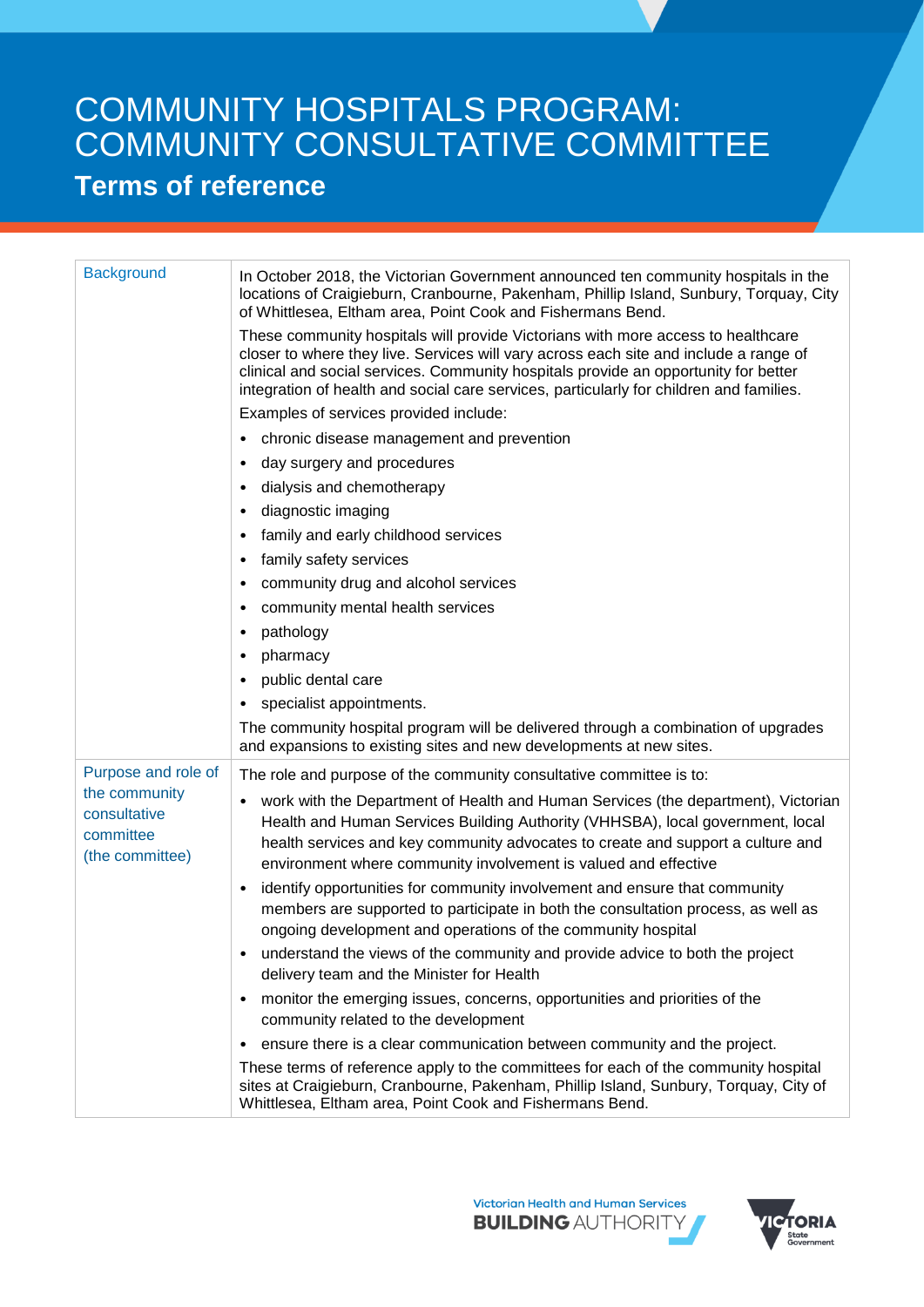| Membership:<br>foundation,<br>selection process<br>and responsibilities | Foundation membership:<br>chair of committee appointed by the Minister for Health<br>٠<br>representative of the governing health service<br>٠<br>representative of local community health services<br>٠<br>representative of local government<br>٠<br>Aboriginal representation<br>٠<br>representative of the department or VHHSBA.<br>٠<br>In addition, the committee includes members who were selected by an independent<br>expression of interest process, and a limited number of invited community members to<br>ensure diverse representation.<br>Members are appointed for a 12-month period. The committee may be extended<br>beyond this date.                                                                                                                                                                                                                                                                                                                                                                                                                                                                                                                                                                                                                                                                                                                                                                                                                     |
|-------------------------------------------------------------------------|------------------------------------------------------------------------------------------------------------------------------------------------------------------------------------------------------------------------------------------------------------------------------------------------------------------------------------------------------------------------------------------------------------------------------------------------------------------------------------------------------------------------------------------------------------------------------------------------------------------------------------------------------------------------------------------------------------------------------------------------------------------------------------------------------------------------------------------------------------------------------------------------------------------------------------------------------------------------------------------------------------------------------------------------------------------------------------------------------------------------------------------------------------------------------------------------------------------------------------------------------------------------------------------------------------------------------------------------------------------------------------------------------------------------------------------------------------------------------|
| Membership<br>selection                                                 | There were various selection criteria for members, including (but were not limited to):<br>representation from advocates or individuals who represent broader groups that<br>٠<br>may access the community hospital's services<br>representation from advocates or individuals who have an interest in bringing<br>$\bullet$<br>greater vitality to the community through building a thriving health precinct that can<br>support health and wellbeing of the local community.<br>Appointments were made by the Minister for Health in consultation with the chair.                                                                                                                                                                                                                                                                                                                                                                                                                                                                                                                                                                                                                                                                                                                                                                                                                                                                                                          |
| Membership<br>responsibilities                                          | Member responsibilities are to:<br>represent their community's perspective in discussions and decisions<br>٠<br>canvas views, opinions and issues from their peers outside the committee, as<br>required<br>take the non-confidential outcomes of the committee discussions and decisions to<br>their peers<br>promote the work of the committee as widely as possible<br>$\bullet$<br>be respectful of other committee members, ensure principles of integrity are<br>$\bullet$<br>maintained, and are accountable with fulfilling their responsibilities as outlined in the<br>code of conduct.<br>actively engage with people and/or advocacy groups who may access hospital<br>services to help inform design. These would include but not be limited to:<br>patients and/or advocacy groups of mental health services<br>patients and/or advocacy groups of alcohol and drug services<br>patients and/or advocacy groups of family safety services<br>advocacy groups and/or parents with a chronically ill child or children<br>patients and/or advocacy groups of physical disability<br>patients and/or advocacy groups of chronic disease services<br>key community ethnic groups<br>local Aboriginal and Torres Islander community<br>LGBTIQ representatives and/or advocacy groups<br>actively engage with service delivery partners<br>sign a code of conduct which includes an agreement on confidentiality, conflicts of<br>٠<br>interest and media protocols. |